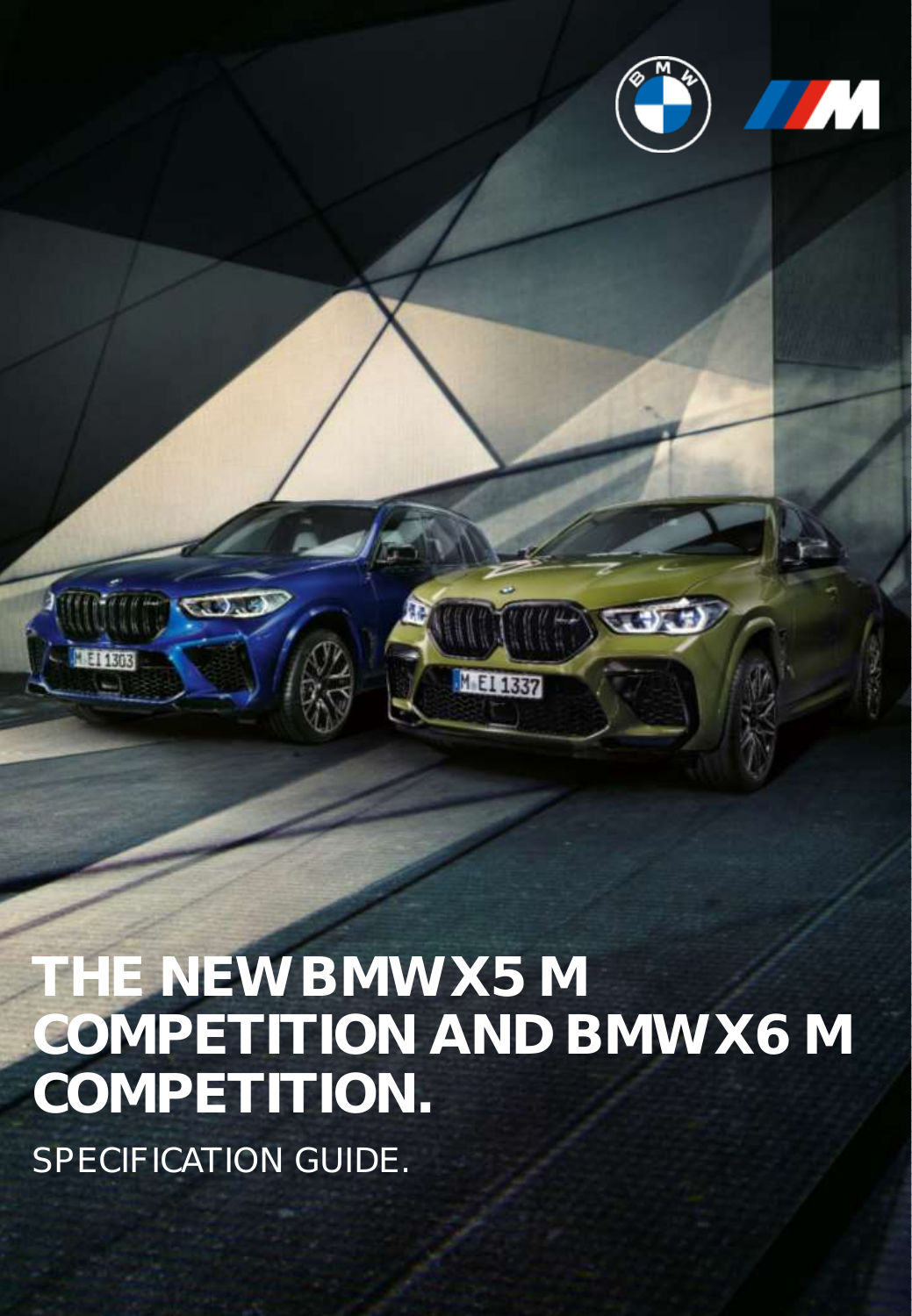# **MODEL OVERVIEW.**



# **X5 M Competition**



**Model Code:** JU02 8-speed Sport Automatic 4,395 cc, 8-Cylinder 460kW / 750Nm

**Fuel Type:** Petrol **Consumption:** 12.5 l / 100km<sup>1</sup> **CO<sup>2</sup> :** 286 g / km<sup>1</sup> **0-100kmh:** 3.8 sec

# **X6 M Competition**



**Model Code:** CY02 8-speed Sport Automatic 4,395 cc, 8-Cylinder 460kW / 750Nm

**Fuel Type:** Petrol **Consumption:** 12.5 l / 100km<sup>1</sup> **CO<sup>2</sup> :** 286 g / km<sup>1</sup> **0-100kmh:** 3.8 sec

<sup>1</sup> Fuel consumption, CO2 emissions data, electrical consumption and range is based upon Combined Driving Test Cycle in accordance with ADR 81/02 on purpose built test vehicles. Actual figures will depend on many factors i

While BMW Group Australia has endeavoured to ensure that all information, representations, illustrations and specifications contained in these materials are accurate at the time of publication (Fortuary 2022), the informat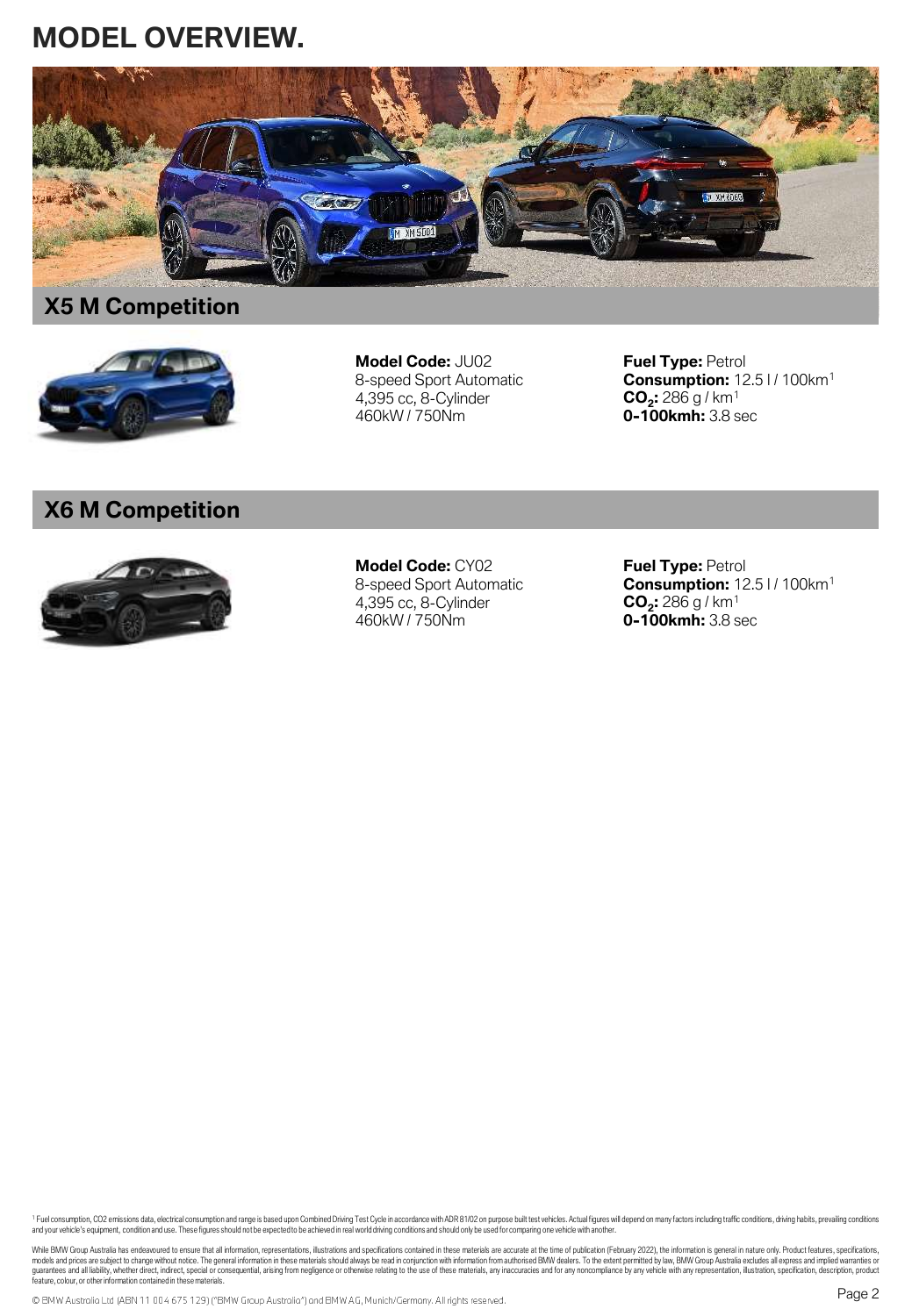# **STANDARD EQUIPMENT.**

# **X5 M COMPETITION**



## **Model Code:** JU02

8-speed Sport Automatic 4,395 cc, 8-Cylinder 460kW / 750Nm

**Fuel Type: Petrol Consumption:** 12.5 l / 100km<sup>1</sup> **CO<sup>2</sup> :** 286 g / km<sup>1</sup> **0-100kmh:** 3.8 sec

- M TwinPower Turbo 8-cylinder petrol engine
- 8-speed M Steptronic transmission with Drivelogic incl. gearshift paddles • Active M Differential
- Adaptive M Suspension Professional
- Auto Start/Stop function
- Brake Energy Regeneration

**Powertrain and technology**

- Brake-pad wear indicator
- 
- Electric power steering with M Servotronic Engine cover with 'M Power' designation
- Hill Descent Control (HDC) with electromechanical parking brake
- M Competition Package, power increase to 460kW and chassis tuning
- M Drive, enables driver to program two individual driving profiles
- M Dynamic Mode, M-specific switchable functions for DSC
- M Modes for ROAD, SPORT AND TRACK
- M xDrive incl. 4WD and 4WD Sport modes
- M Sport Exhaust system, dual tailpipes left and right finished in Black Chrome
- SETUP button, enables driver to configure engine, chassis, steering, brake and M xDrive settings
- Sound Control button, adjustment of exhaust sound level
- Start/Stop button in red

#### **Safety**

- Active Protection
- Attentiveness Assistant
- Airbags for driver and front passenger, head airbags for 1st & 2nd seat row, side airbags with seat occupancy detection for driver's and passenger side, side impact protection and knee airbag on driver's side
- Alarm System
- Central locking with electronic immobiliser Dynamic braking lights
- Dynamic Stability Control (DSC), Anti-lock Braking System (ABS) and Dynamic Traction Control (DTC)
- Emergency spare wheel
- M Compound Brake system, cross drilled, inner-vented front & rear disc brakes
- Tyre Pressure monitoring with temperature display
- Warning triangle and first aid kit
- Complimentary BMW Advance 1 Driving Experience Course (offer redeemable for one customer per vehicle purchase)

#### **Driver assistance**

- 
- BMW M Head-Up Display Driving Assistant Professional, incl. Active Cruise Control with Stop&Go function, Cross traffic warning on the front & rear, Steering & Lane Control Assistant, Lane keeping assistant with Side Collision Warning, Lane Change Assistant, Crossroads warning and Evasion Aid
- Parking Assistant Plus, incl. Active Park Distance Control (PDC) rear, Reversing Assistant, Surround View, Panorama View and 3D View
- Speed limiter
- Speed Limit Info display

#### **Entertainment, communication and information**

- BMW Live Cockpit Professional with 12.3" M specific instrument display and high-resolution (1920 x 1080) 12.3 " Control Display with 32 GB hard drive storage incl. navigation, split screen function, touch display, iDrive touch Controller, natural voice control, USB Map Updates\*\* and BMW Intelligent Personal Assistant\*\*
- DAB+ digital radio tuner

feature, colour, or other information contained in thesematerials.

- Gesture Control
- harman / kardon Surround Sound system, 16 speakers, 464W digital amplifier
- Personal Profile, personalisation of important controls USB connection, USB type A (1.5 A) connection in cup holder area and USB
- type C (3 A) connection in centre console storage compartment

© BMW Australia Ltd (ABN 11 004 675 129) ("BMW Group Australia") and BMW AG, Munich/Germany. All rights reserved.

• Wireless Charging for smartphone in front storage tray incl. Bluetooth connectivity for up to 2 smartphones

\*\* 3 year subscription (incl. map updates)

- **Exterior design and equipment**
- BMW M 50-Years Emblems • M light cast alloy wheels Star-spoke style 809 M Bicolour, 21" front, 22" rear
- M High-gloss Shadow Line
- M Roof-rails high-gloss Shadow Line (X5 M Competition only)
- M specific exterior mirrors finished in black
- M side gills finished in black
- Metallic paintwork
- 'X5 M Competition' designation on rear in black
- Panorama glass sunroof
- Signature BMW ornamental kidney grille with M double rods and surround in high-gloss Black

#### **Interior design, comfort and equipment**

- Full Leather 'Merino' with extended contents
- Automatic split tailgate with contactless operation
- Automatic air conditioning with 4-zone control, with Automatic recirculated air control (AUC), microfilter, active carbon filter and solar/fogging sensors
- Automatic soft-close function for doors
- M Headliner in Alcantara, anthracite
- BMW Individual Instrument Panel finished in Leather
- Comfort Access System, keyless entry to all doors incl. automatic proximity unlocking / locking and BMW Digital Key and NFC Key Card
- Cup holder, heated and cooled in front centre console
- Cup holders; rear centre armrest
- Door sill finishers with 'X5 M Competition' designation, front
- Electric seat adjustment front with memory function
- Floor mats in velour
- M Interior trim, Aluminium Crossline
- Luggage compartment separating net (X5 M Competition only)
- Lumbar support for driver and front passenger
- M Gear selector
- M leather steering wheel with multifunction buttons • M Multifunctional seats with integrated headrests, side bolster adjustment and illuminated 'X5 M' designation, driver and front passenger
- Seat heating for driver and front passenger
- Storage compartment package incl. nets on the back of the front seats, door pockets front and rear, bag hooks and 4 fastening points in the luggage compartment, power sockets in the front & rear centre console and luggage compartment (12 volts)
- Through loading system with 40:20:40 backrest split for second row

## **BMW ConnectedDrive**

- Intelligent Emergency Call
- **TeleServices**
- Wireless smartphone integration for Apple CarPlay and Android Auto
- Vehicles apps (News and Weather)\*
- BMW Intelligent Personal Assistant\*
- Caring Car\*
- Remote Software Update\* • Connected Package Professional\* incl. Remote Services\*, Real Time Traffic Information (RTTI)\* and Concierge Services\*

\*\* 3 year subscription

Page 3

#### **Light and sight**

- BMW Laserlight incl. BMW Selective Beam
- Ambient interior lighting with 6 pre-defined selectable light designs incl. Welcome Light Carpet and Dynamic Contour lighting
- Electric fold-in side mirrors
- Exterior side mirrors, heated and electrically adjustable with anti-dazzle
- function for driver side and auto-dipping function on passenger side
- Fog lights, rear • High beam assistant

<sup>1</sup> Fuel consumption, CO2 emissions data, electrical consumption and range is based upon Combined Driving Test Cycle in accordance with ADR 81/02 on purpose built test vehicles. Actual figures will depend on many factors i While BMW Group Australia has endeavoured to ensure that all information, representations, illustations and specifications contained in these materials are accurate at the time of publication (February 2022), the informati guarantees and all lability, whether direct, indice(; because the consequential, arising from negligence or otherwise relation of these end these materials, any inaccuracies and for any noncomplance by any vehicle with any

Rear LED taillights

Interior rear-view mirror with automatic anti-dazzle function

Rain sensor incl. automatic headlight activation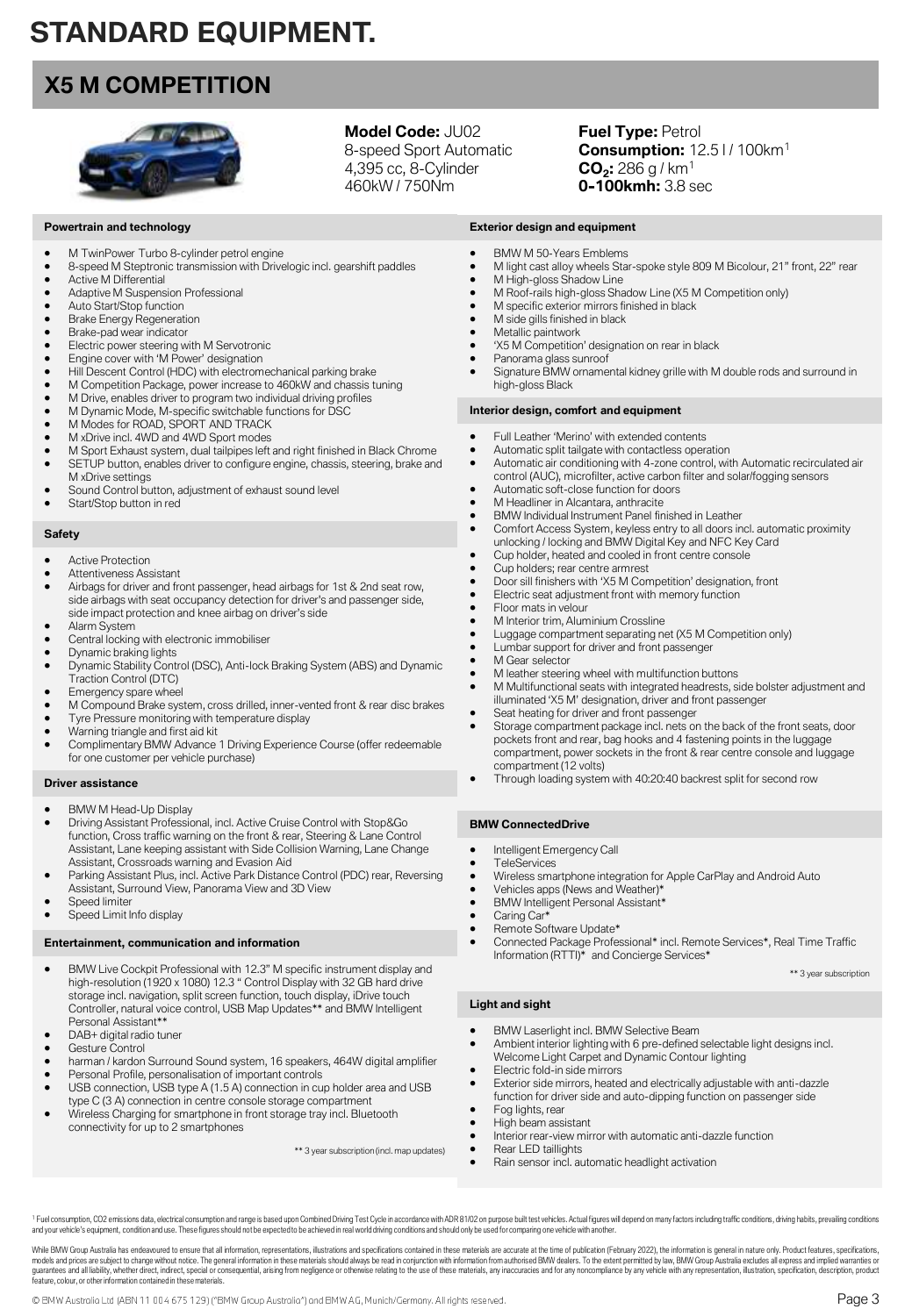# **STANDARD EQUIPMENT.**

# **X6 M COMPETITION**



## **Model Code:** CY02

8-speed Sport Automatic 4,395 cc, 8-Cylinder 460kW / 750Nm

**Fuel Type: Petrol Consumption:** 12.5 l / 100km<sup>1</sup> **CO<sup>2</sup> :** 286 g / km<sup>1</sup> **0-100kmh:** 3.8 sec

#### **Powertrain and technology**

- M TwinPower Turbo 8-cylinder petrol engine
- 8-speed M Steptronic transmission with Drivelogic incl. gearshift paddles **Active M Differential**
- Adaptive M Suspension Professional
- Auto Start/Stop function
- Brake Energy Regeneration
- Brake-pad wear indicator
- Electric power steering with M Servotronic
- Engine cover with 'M Power' designation
- Hill Descent Control (HDC) with electromechanical parking brake
- M Competition Package, power increase to 460kW and chassis tuning
- M Drive, enables driver to program two individual driving profiles
- M Dynamic Mode, M-specific switchable functions for DSC
- M Modes for ROAD, SPORT AND TRACK
- M xDrive incl. 4WD and 4WD Sport modes
- M Sport Exhaust system, dual tailpipes left and right finished in Black Chrome SETUP button, enables driver to configure engine, chassis, steering, brake and
- M xDrive settings
- Sound Control button, adjustment of exhaust sound level
- Start/Stop button in red

#### **Safety**

- **Active Protection**
- Attentiveness Assistant • Airbags for driver and front passenger, head airbags for 1st & 2nd seat row, side airbags with seat occupancy detection for driver's and passenger side,
- side impact protection and knee airbag on driver's side • Alarm System
- Central locking with electronic immobiliser
- Dynamic braking lights
- Dynamic Stability Control (DSC), Anti-lock Braking System (ABS) and Dynamic Traction Control (DTC)
- Emergency spare wheel
- M Compound Brake system, cross drilled, inner-vented front & rear disc brakes • Tyre Pressure monitoring with temperature display
- Warning triangle and first aid kit
- Complimentary BMW Advance 1 Driving Experience Course (offer redeemable for one customer per vehicle purchase)
- **Driver assistance**
- BMW M Head-Up Display
- Driving Assistant Professional, incl. Active Cruise Control with Stop&Go function, Cross traffic warning on the front & rear, Steering & Lane Control Assistant, Lane keeping assistant with Side Collision Warning, Lane Change Assistant, Crossroads warning and Evasion Aid
- Parking Assistant Plus, incl. Active Park Distance Control (PDC) rear, Reversing Assistant, Surround View, Panorama View and 3D View
- Speed limiter Speed Limit Info display

# **Entertainment, communication and information**

- BMW Live Cockpit Professional with 12.3" M specific instrument display and high-resolution (1920 x 1080) 12.3 " Control Display with 32 GB hard drive storage incl. navigation, split screen function, touch display, iDrive touch Controller, natural voice control, USB Map Updates\*\* and BMW Intelligent
- Personal Assistant\*\*
- DAB+ digital radio tuner
- Gesture Control
- harman / kardon Surround Sound system, 16 speakers, 464W digital amplifier Personal Profile, personalisation of important controls
- USB connection, USB type A (1.5 A) connection in cup holder area and USB type C (3 A) connection in centre console storage compartment

© BMW Australia Ltd (ABN 11 004 675 129) ("BMW Group Australia") and BMW AG, Munich/Germany. All rights reserved.

• Wireless Charging for smartphone in front storage tray incl. Bluetooth connectivity for up to 2 smartphones

\*3 year subscription (incl. map updates)

- **Exterior design and equipment** • BMW M 50-Years Emblems
- M light alloy wheels Star-spoke style 818 M Bicolour, 21" front, 22" rear
- M High-gloss Shadow Line
- M specific exterior mirrors finished in black
- M side gills finished in black
- Metallic paintwork
- 'X6 M Competition' designation on rear in black
- Panorama glass sunroof
- Signature BMW ornamental kidney grille with M double rods and surround in high-gloss Black

#### **Interior design, comfort and equipment**

- Full Leather 'Merino' with extended contents
- Automatic tailgate with contactless operation
- Automatic air conditioning with 4-zone control, with Automatic recirculated air control (AUC), microfilter, active carbon filter and solar/fogging sensors
- Automatic soft-close function for doors
- M Headliner in Alcantara, anthracite
- BMW Individual Instrument Panel finished in Leather
- Comfort Access System, keyless entry to all doors incl. automatic proximity unlocking / locking and BMW Digital Key and NFC Key Card
- Cup holder, heated and cooled in front centre console
- Cup holders; rear centre armrest
- Door sill finishers with 'X6 M Competition' designation, front
- Electric seat adjustment front with memory function
- Floor mats in velour
- M Interior trim, Aluminium Crossline
- Lumbar support for driver and front passenger
- M Gear selector
- M leather steering wheel with multifunction buttons
- M Multifunctional seats with integrated headrests, side bolster adjustment and illuminated 'X6 M' designation, driver and front passenger
- Seat heating for driver and front passenger
- Storage compartment package incl. nets on the back of the front seats, door pockets front and rear, bag hooks and 4 fastening points in the luggage compartment, power sockets in the front & rear centre console and luggage compartment (12 volts)
- Through loading system with 40:20:40 backrest split for second row

#### **BMW ConnectedDrive**

- Intelligent Emergency Call
- **BMW TeleServices**
- Wireless smartphone integration for Apple CarPlay and Android Auto
- Vehicles apps (News and Weather)\*
- BMW Intelligent Voice Control\*
- Connected Package Professional incl. Remote Services\*, Real Time Traffic Information (RTTI)\* and Concierge Services\*

\*3year subscription

Page 4

## **Light and sight**

- BMW Laserlight incl. BMW Selective Beam
- Ambient interior lighting with 6 pre-defined selectable light designs incl. Welcome Light Carpet and Dynamic Contour lighting
- Electric fold-in side mirrors
- Exterior side mirrors, heated and electrically adjustable with anti-dazzle
- function for driver side and auto-dipping function on passenger side • Fog lights, rear
- High beam assistant
- Interior rear-view mirror with automatic anti-dazzle function
- Rear LED taillights
- Rain sensor incl. automatic headlight activation

<sup>1</sup> Fuel consumption, CO2 emissions data, electrical consumption and range is based upon Combined Driving Test Cycle in accordance with ADR 81/02 on purpose built test vehicles. Actual figures will depend on many factors i

While BMW Group Australia has endeavoured to ensure that all information, representations, illustations and specifications contained in these materials are accurate at the time of publication (February 2022), the informati guarantees and all lability, whether direct, indice(; because the consequential, arising from negligence or otherwise relation of these end these materials, any inaccuracies and for any noncomplance by any vehicle with any feature, colour, or other information contained in thesematerials.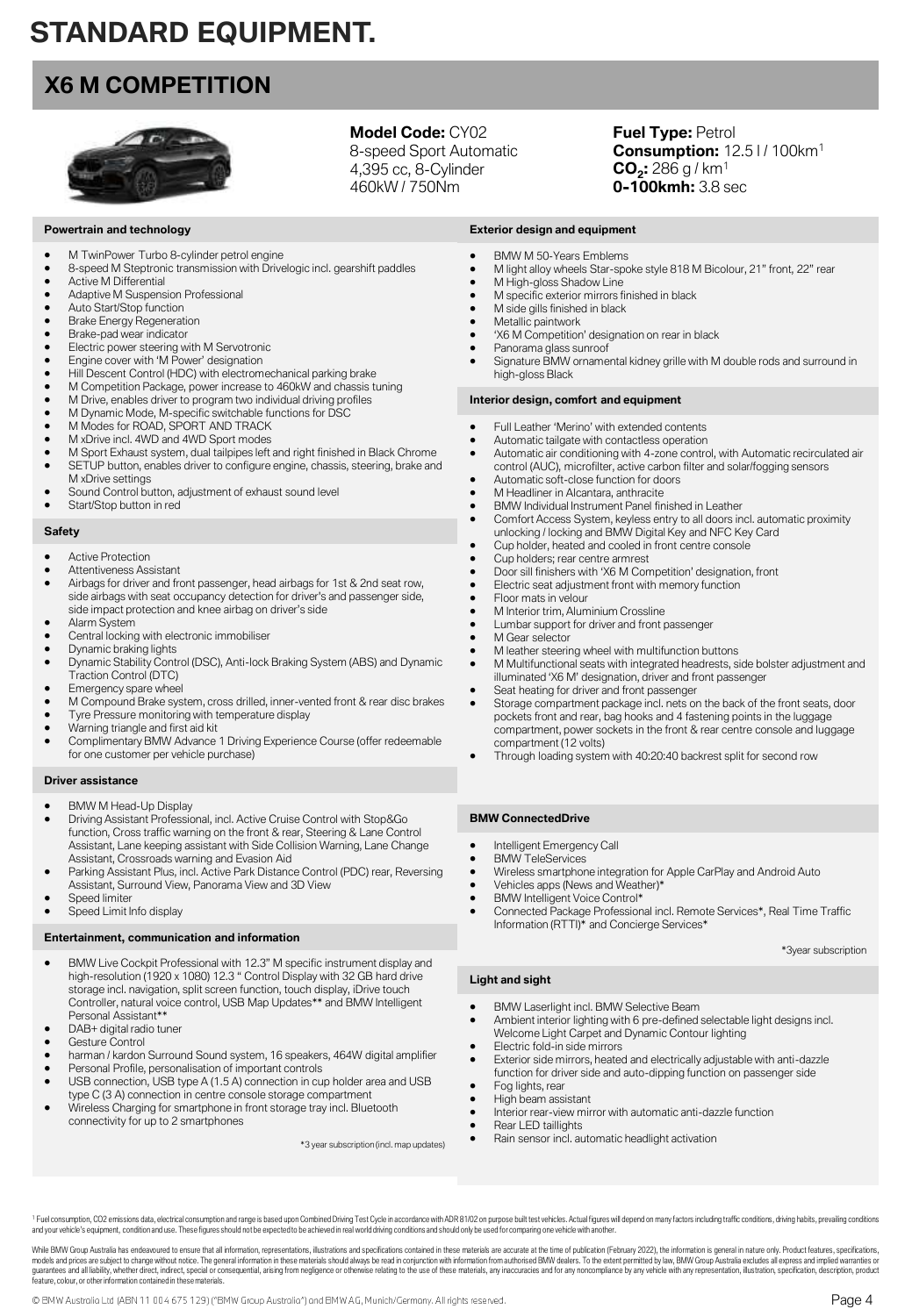# **WHEELS.**



## **Alloy Wheels**

| 1TE | M light cast alloy wheels Star-spoke style 809 M Bicolour, Jet Black with high-sheen<br>finish<br>Front: 10.5 J x 21 / tyres 295/35 R21<br>Rear: 11.5 J x 22 / tyres 315/30 R22<br>Snow chains cannot be fitted  | <b>NCO</b> |
|-----|------------------------------------------------------------------------------------------------------------------------------------------------------------------------------------------------------------------|------------|
| 1TF | M light forged alloy wheels Star-spoke style 818 M Bicolour, Jet Black with burnished<br>finish<br>Front: 10.5 J x 21 / tyres 295/35 R21<br>Rear: 11.5 J x 22 / tyres 315/30 R22<br>Snow chains cannot be fitted |            |

# **PAINTWORK**.

| <b>Non-Metallic Paintwork</b> |                  |                                                                                               |            |            |
|-------------------------------|------------------|-----------------------------------------------------------------------------------------------|------------|------------|
|                               | 300              | <b>Alpine White</b>                                                                           | <b>NCO</b> | <b>NCO</b> |
|                               |                  |                                                                                               |            |            |
|                               | 416              | <b>M Carbon Black</b>                                                                         |            |            |
|                               | 475              | <b>Black Sapphire</b>                                                                         |            |            |
|                               | A96              | <b>Mineral White</b>                                                                          |            |            |
|                               | C1K              | <b>M Marina Bay Blue</b>                                                                      | <b>NCO</b> | <b>NCO</b> |
|                               | C <sub>3</sub> D | <b>Manhattan</b>                                                                              |            |            |
|                               | C28              | <b>M Donington Grey</b><br>Note: Lane Change Assistant is deleted when this paint is selected |            |            |
|                               | C3G              | <b>M Toronto Red</b>                                                                          |            |            |
|                               |                  | <b>BMW Individual Metallic Paintwork</b>                                                      |            |            |
|                               | C36              | <b>Dravit Grey</b>                                                                            |            |            |
|                               | C <sub>3</sub> Z | <b>Tanzanite Blue</b>                                                                         | $\Box$     | $\Box$     |
|                               | X1B              | <b>Ametrine</b>                                                                               |            |            |

■ Standard □ Optional NCO No Cost Option

While BMW Group Australia has endeavoured to ensure that all information, representations, illustrations and specifications contained in these materials are accurate at the time of publication (Forbust 2022), the informati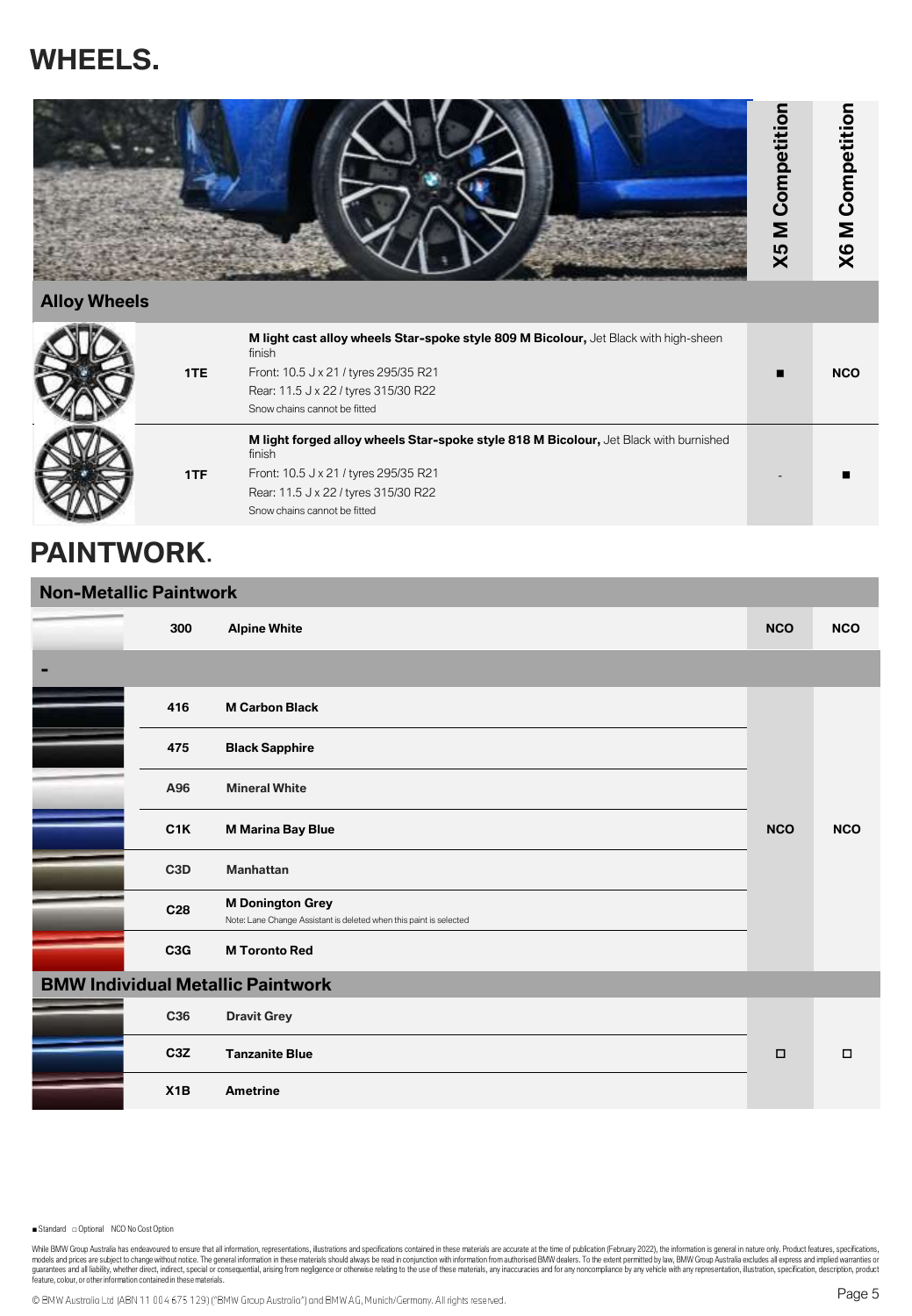# **INTERIOR TRIM.**



|                                     | 4MC | <b>M</b> 'Carbon Fibre'                                   | <b>NCO</b> | <b>NCO</b> |
|-------------------------------------|-----|-----------------------------------------------------------|------------|------------|
|                                     | 4WT | <b>M Aluminium Crossline</b>                              | ▪          |            |
| <b>BMW Individual Interior Trim</b> |     |                                                           |            |            |
|                                     | 4ML | BMW Individual interior trim finishers piano finish Black | <b>NCO</b> | <b>NCO</b> |

■ Standard □ Optional NCO No Cost Option

While BMW Group Australia has endeavoured to ensure that all information, representations, illustrations and specifications contained in these materials are accurate at the time of publication (Forbust 2022), the informati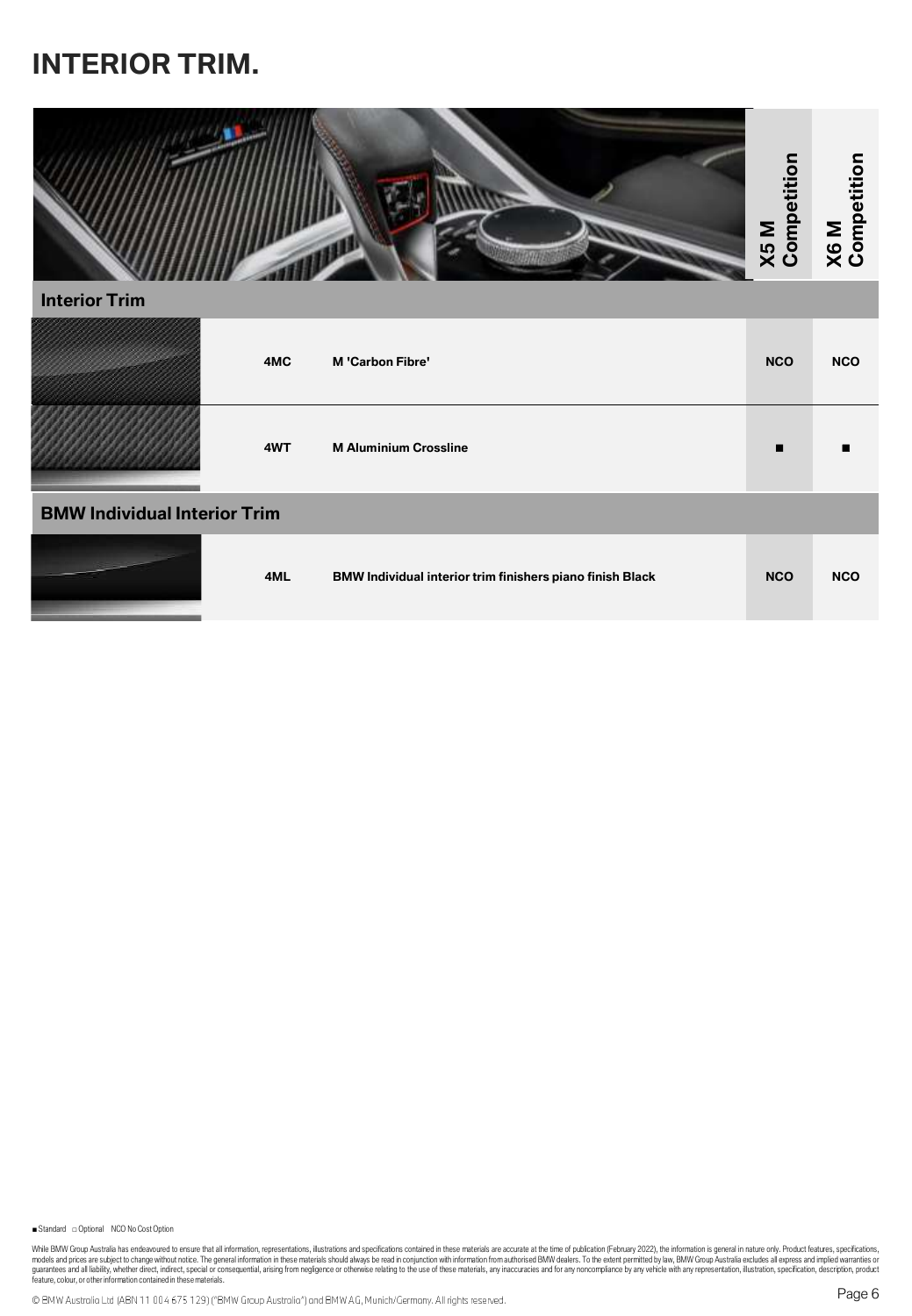# **UPHOLSTERY.**

| Full Leather 'Merino' / Alcantara combination |             |                                                                                                                                                                                                              | X5M<br>Competition | X6M<br>Competition |
|-----------------------------------------------|-------------|--------------------------------------------------------------------------------------------------------------------------------------------------------------------------------------------------------------|--------------------|--------------------|
|                                               | <b>HEJA</b> | Bicolour Black / Midrand Beige, contrast stitching Midrand Beige with Black<br>interior colour                                                                                                               | п                  |                    |
| <b>Full Leather 'Merino'</b>                  |             |                                                                                                                                                                                                              |                    |                    |
|                                               | X3DA        | <b>Sakhir Orange</b>                                                                                                                                                                                         |                    |                    |
|                                               | X3HV        | <b>Adelaide Grey</b>                                                                                                                                                                                         |                    |                    |
|                                               | X3SW        | <b>Black</b>                                                                                                                                                                                                 | <b>NCO</b>         | <b>NCO</b>         |
|                                               | <b>X3A9</b> | <b>Silverstone</b>                                                                                                                                                                                           |                    |                    |
|                                               | X3JT        | <b>Taruma Brown</b>                                                                                                                                                                                          |                    |                    |
| <b>BMW Individual Full Leather 'Merino'</b>   |             |                                                                                                                                                                                                              |                    |                    |
|                                               | <b>ZBEI</b> | Ivory white and Night Blue Bi-colour with decorative stitching and<br>extended contents, Black interior colour<br>To further option the headliner in Night Blue, option code XD5 (NCO) must be<br>specified. | ■                  |                    |

■ Standard □ Optional NCO No Cost Option

**PERSONAL PROPERTY** 

While BMW Group Australia has endeavoured to ensure that all information, representations, illustrations and specifications contained in these materials are accurate at the time of publication (Forbust 2022), the informati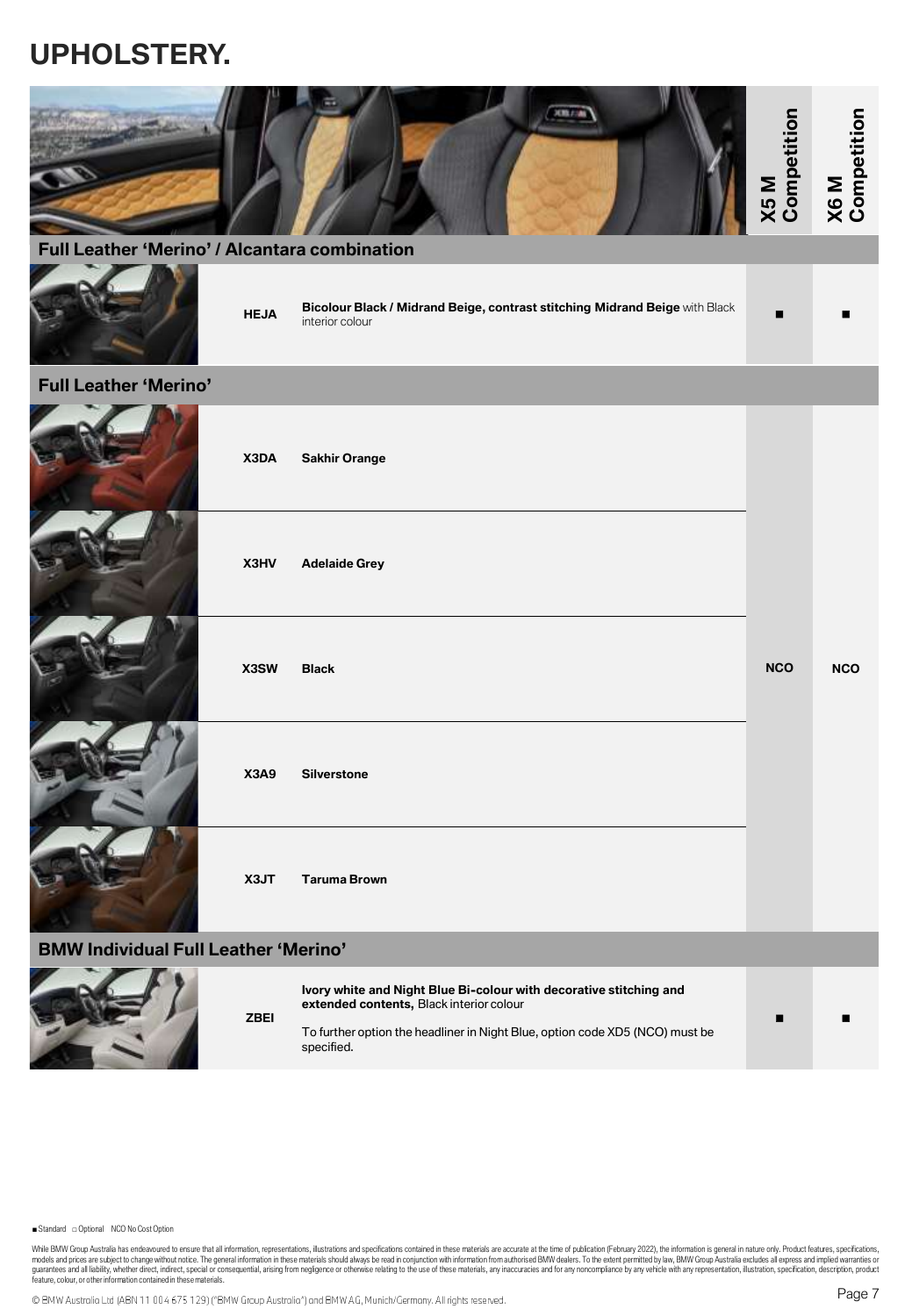# **OPTION PACKAGES.**

| Z1Q        | <b>Indulgence Package</b>                                                                                                                                                                                                                                                                                                                                                 | X5 M Competition | X6 M Competition |
|------------|---------------------------------------------------------------------------------------------------------------------------------------------------------------------------------------------------------------------------------------------------------------------------------------------------------------------------------------------------------------------------|------------------|------------------|
|            | Indulgence Package includes:<br>Ambient Air Package (4NM)<br>Panorama glass roof Skylounge (407)<br>Active-seat ventilation for driver and front passenger (453)<br>Seat heating, front and rear (4HA)<br>Heat comfort package front (4HB)<br>Massage function for driver and front passenger (4T7)<br><b>BMW Drive Recorder (6DR)</b><br>Roller blind rear windows (417) | $\Box$           | □                |
| <b>ZCB</b> | <b>M Carbon Package</b>                                                                                                                                                                                                                                                                                                                                                   |                  |                  |
|            | <b>M Carbon Package includes:</b><br>M Carbon engine cover (1MD)<br>M Carbon mirror caps (3ME)<br>For X6 M Competition only:<br>M Carbon rear spoiler (3MG)                                                                                                                                                                                                               | $\Box$           | $\Box$           |

■ Standard □ Optional NCO No Cost Option

While BMW Group Australia has endeavoured to ensure that all information, representations, illustrations and specifications contained in these materials are accurate at the time of publication (Forbust 2022), the informati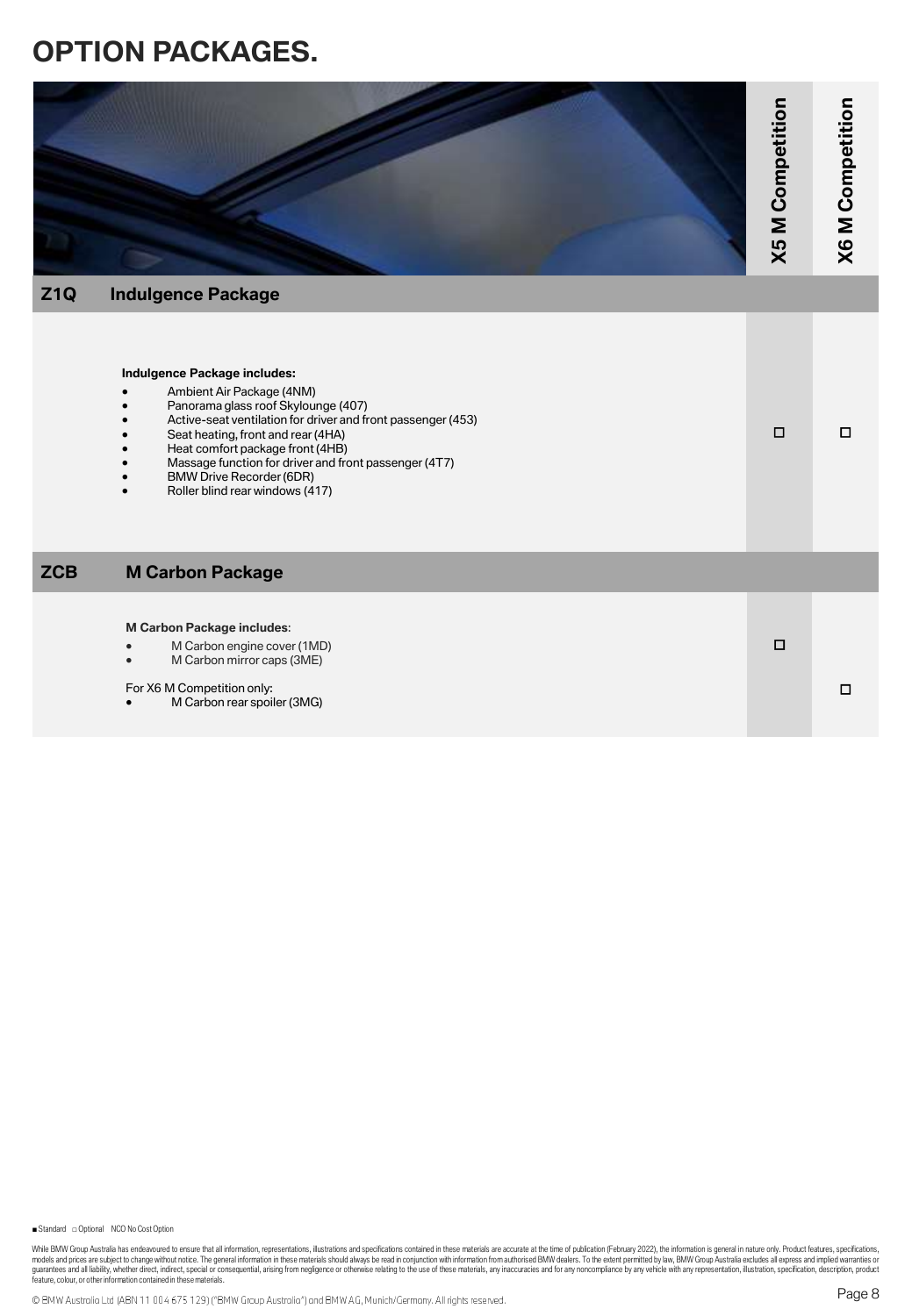# **OPTIONAL EQUIPMENT.**

|                |                                                                                                                                                                                                                                                                                                                                                        | Competition<br>N <sub>5</sub> M | Competition<br>M <sub>9X</sub> |
|----------------|--------------------------------------------------------------------------------------------------------------------------------------------------------------------------------------------------------------------------------------------------------------------------------------------------------------------------------------------------------|---------------------------------|--------------------------------|
| <b>Options</b> |                                                                                                                                                                                                                                                                                                                                                        |                                 |                                |
| 1CR            | <b>Remote engine start,</b> enables climate control preconditioning of the interior cabin for up to 15 minutes, activated<br>remotely via the vehicle key, or the BMW Connected app.                                                                                                                                                                   | α                               | о                              |
|                | Not available in conjunction with Display Key (3DS).                                                                                                                                                                                                                                                                                                   |                                 |                                |
| 320            | <b>Model designation, deletion</b>                                                                                                                                                                                                                                                                                                                     | <b>NCO</b>                      | <b>NCO</b>                     |
| 3DS            | <b>BMW Display Key</b>                                                                                                                                                                                                                                                                                                                                 | □                               | □                              |
| 3KA            | <b>Acoustic Glazing</b><br>Only available in conjunction with Sun Protection glazing (420)                                                                                                                                                                                                                                                             | 0                               | □                              |
| 3MC            | M Roof rails high-gloss Shadow Line                                                                                                                                                                                                                                                                                                                    | п                               | <b>NCO</b>                     |
| 3M5            | M Compound Brakes, Red high-gloss                                                                                                                                                                                                                                                                                                                      | <b>NCO</b>                      | <b>NCO</b>                     |
| ЗМ6            | M Compound Brakes, Black high-gloss                                                                                                                                                                                                                                                                                                                    | <b>NCO</b>                      | <b>NCO</b>                     |
| 420            | <b>Sun protection glazing,</b> darker tinted glass for rear and rear side windows                                                                                                                                                                                                                                                                      | о                               | □                              |
| 6DR            | <b>BMW Drive Recorder</b> , allows recording of a video of the vehicle's surroundings and play this video back on the central<br>information display. The video can also be exported via USB to a personal device. Important vehicle information, such as<br>speed and GPS position, are saved in sync with the video. Included in Indulgence Package. |                                 | □                              |
| 6F1            | Bowers & Wilkins Surround Sound system, fully active 10-channel 1508W amplifier and 20 speakers with<br>Stainless steel finishers with 'Fibonacci' hole patter design and an optimum degree of efficiency for a pure sound<br>experience.                                                                                                              | о                               | □                              |
|                | Note: this feature may be temporarily unavailable due to production restrictions                                                                                                                                                                                                                                                                       |                                 |                                |
| 6FH            | <b>Rear seat entertainment Professional</b>                                                                                                                                                                                                                                                                                                            | □                               | □                              |
| 6UK            | <b>BMW Night Vision with Pedestrian Recognition</b>                                                                                                                                                                                                                                                                                                    |                                 | □                              |
| Z90            | <b>Deletion of BMW M 50-Years Emblems</b><br>Traditional BMW Roundel badges applied                                                                                                                                                                                                                                                                    | <b>NCO</b>                      | <b>NCO</b>                     |

■ Standard □ Optional NCO No Cost Option

While BMW Group Australia has endeavoured to ensure that all information, representations, illustrations and specifications contained in these materials are accurate at the time of publication (Forbust 2022), the informati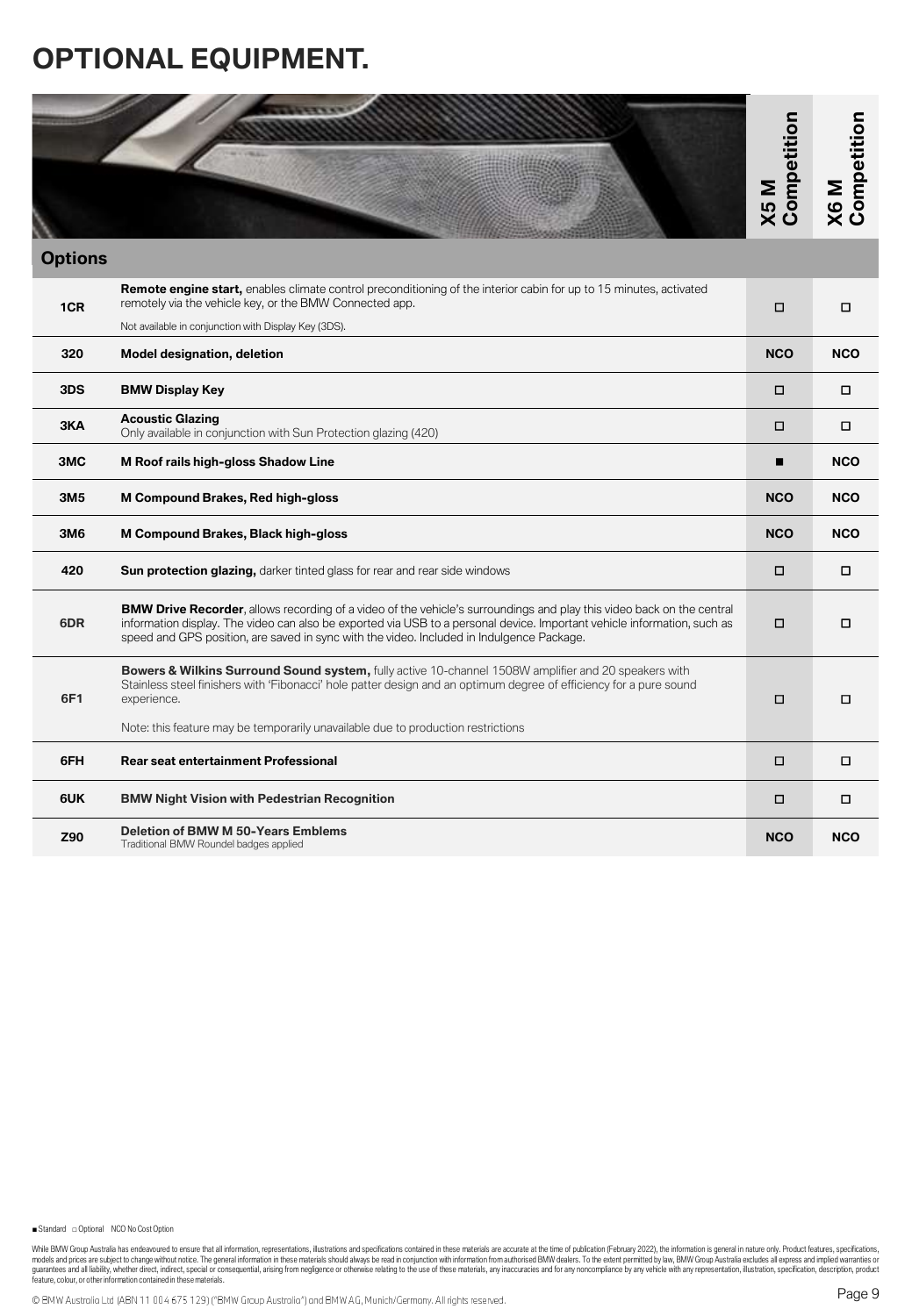

BMW M stands for a philosophy, not dogmatically for a technology. Our products stand for precision and agility and thus have their own special M specific identity. When you buy a BMW M series, you can look forward to superb service and comprehensive customer care, with a network of dealerships Australia-wide ready to assist you at any time.

The intelligent BMW Condition Bosed Servicing (CBS) system monitors the individual components of your vehicle's service requirements and notifies you in advance when a service is due. In conjunction with BMW Teleservices, your vehicle then sends all relevant servicing data coptured by CBS directly to your preferred BMW dealer.

Using the lotest sophisticated BMW diagnostic tools, you can rest assured that your BMW will receive the highest level of attention from specialist BMW-trained technicians using only Genuine BMW Ports.

## **BMW SERVICE INCLUSIVE PACKAGES.**

Your BMW service experience can also extend to a BMW Service Inclusive package, which covers your scheduled servicing costs for a specified duration or distance (whichever comes first) in a single, once-off advance payment.

#### Choose your level of cover

| SERVICE INCLUSIVE ITEMS                          | <b>BASIC</b> | PLUS |  |
|--------------------------------------------------|--------------|------|--|
| <b>OIL SERVICE</b>                               | ಾ            | V    |  |
| Reciew engine oil & oil filter                   |              |      |  |
| <b>ENGINE OIL TOP UP</b>                         |              |      |  |
| If required between services.                    |              | ٠    |  |
| ANNUAL VEHICLE CHECK                             | <b>1959</b>  |      |  |
| <b>RENEW MICROFILTER</b>                         |              |      |  |
| Replace air conditioning microfilter / activated | $\bullet$    | hΘ   |  |
| charroal fiker                                   |              |      |  |
| <b>RENEW AIR FILTER</b>                          | $\cdots$     | ٠    |  |
| <b>RENEW FUEL FILTER*</b>                        | <b>CALL</b>  |      |  |
| <b>RENEW BRAKE FLUID</b>                         | 1.901        |      |  |
| <b>REPLACE SPARK PLUGS"</b>                      | 595          | ٠    |  |
| RENEW FRONT BRAKE PADS & DISCS                   |              | ٠    |  |
| RENEW REAR BRAKE PADS & DISCS                    |              |      |  |
| <b>RENEW WIPER BLADE RUBBERS</b>                 |              | ٠    |  |
| RENEW CLUTCH DISCS & PLATES*                     |              |      |  |

#### Choose your time and distance

| <b>TERMS</b>                                        |  |
|-----------------------------------------------------|--|
| 3 YEARS / 60,000km / 100,000km                      |  |
| 4YEARS / 60.000km / 80.000km /100.000km / 120.000km |  |
| 5 YEARS / 60,000km / 80,000km / 100,000km           |  |
| 6 YEARS / 120,000km                                 |  |

#### BMW Service Inclusive 5 year / 80,000km package pricing

| <b>SERIES</b>     | BASIC   | PLUS          |
|-------------------|---------|---------------|
| BMW M2            | \$3,073 | 59,068        |
| <b>BMW M3, M4</b> | \$3,909 | S10.B22       |
| <b>BMWMS</b>      | Induded | \$12,412      |
| <b>BMW M8</b>     | Induded | \$13,635      |
| BMW X3 M, X4 M    | \$4,256 | 59,496        |
| BMW X5 M, X6 M    | S4.398  | <b>STL943</b> |

With BMW Service Inclusive, you can enjoy every second of driving pleasure knowing that your BMW is always getting the service it deserves. BMW Service Inclusive extensions and upgrades from Basic to Plus are also available, and all packages are fully transferable to future owners.

#### For more information, speak to your BMW Sales Consultant or Service Advisor or visit bmw.com.au/serviceinclusive today.

EMW Service Inclusive Terms & Conditions opply and can be viewed online or britw.com au/service inclusive. Package term expiry is based on the time from date of first registration crimilleage moveled, whichever and secretarism is the product of the conduction of the conduction of price in the secretary secretary secretary and conduct to the conduct of the conduction of the secretary of the conduction of the conduction of the cond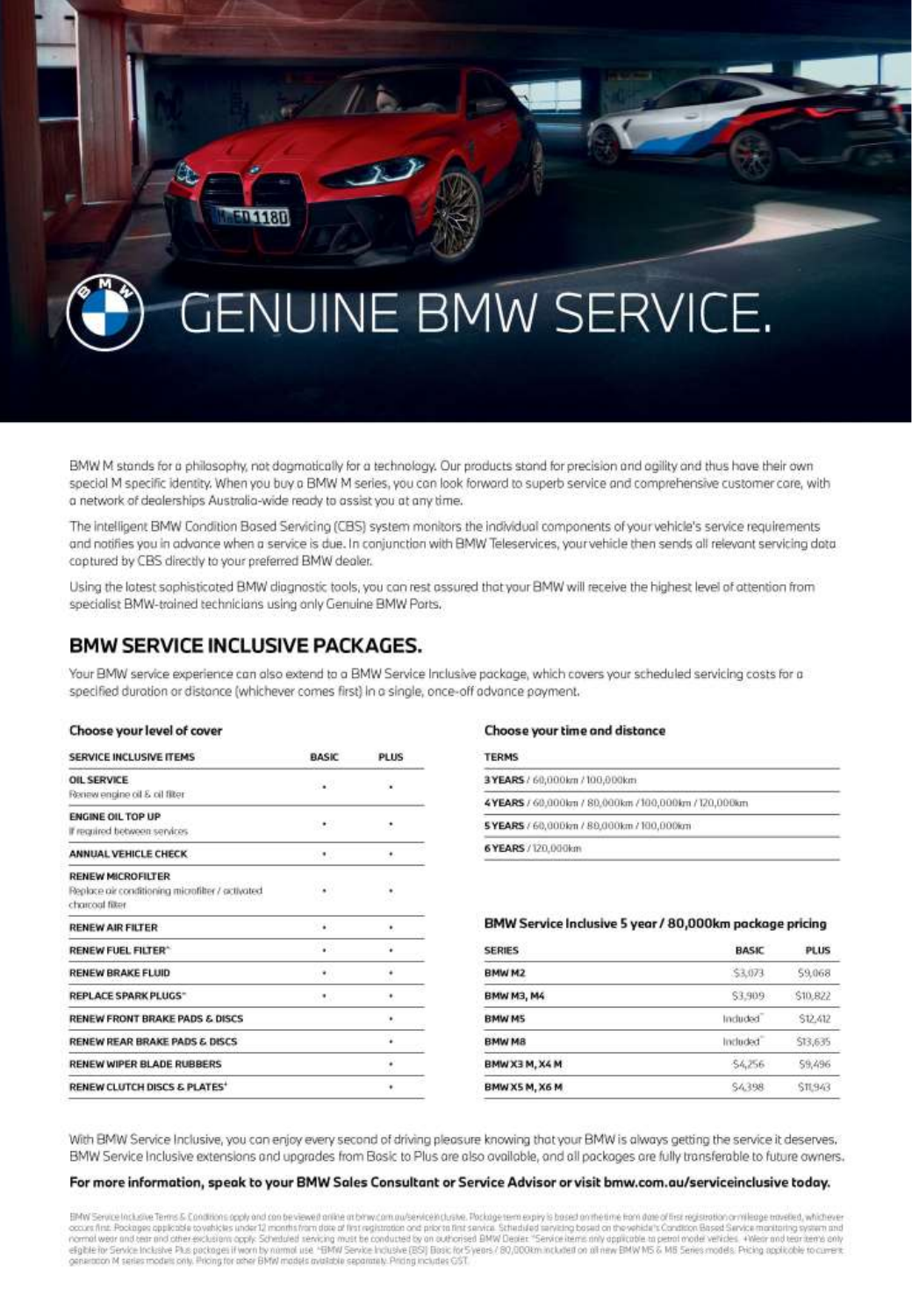

BMW Financial Services puts drivers first. We work with you to understand your needs and develop solutions to get you into your Ultimate Driving Machine sooner. Each BMW dealership has a dedicated Business Manager ready to help make the joy of driving a BMW possible.

## FINANCE AND LEASE

We develop flexible finance solutions with terms between 24 and 60 months and no ongoing account keeping fees". Whether it's for a company vehicle or for your personal use, we have a range of products available to meet your needs.

## INSURANCE

Your insurance requirements can be as unique and individual as your vehicle - that's why BMW Premier Motor Insurance^ was developed with BMW owners in mind; it offers a host of features and benefits including your choice of accredited BMW repairer, Genuine BMW Parts and emergency accommodation costs<sup>^</sup>.

# To learn more about BMW Financial Services speak to your Business Manager or visit BMWfinance.com.au.

\*Finance provided by BMW Australia Finance Limited (ABN 78 007 101 715, Australian Credit Licence 392387). Conditions, lending criteria, fees and charges apply.

^This insurance is issued by Allianz Australia Insurance Limited, AFS Licence No. 234708 ABN 15 000 122 850 (Allianz). In arranging this insurance BMW Australia Finance Limited ABN 78 007 101 715 and authorised dealers act as agents of Allianz and not as your agent. We do not provide advice on this insurance based on any consideration of your objectives, financial situation or needs. Cover subject to policy terms, conditions, limits and exclusions. Before making a decision about this insurance please consider the PDS or the policy document available from this website. If you purchase this insurance we receive a commission from Allianz. Ask us for more information before we provide you with our services. Terms, conditions, limits and exclusions apply, please refer to the Product Disclosure Statement for further details.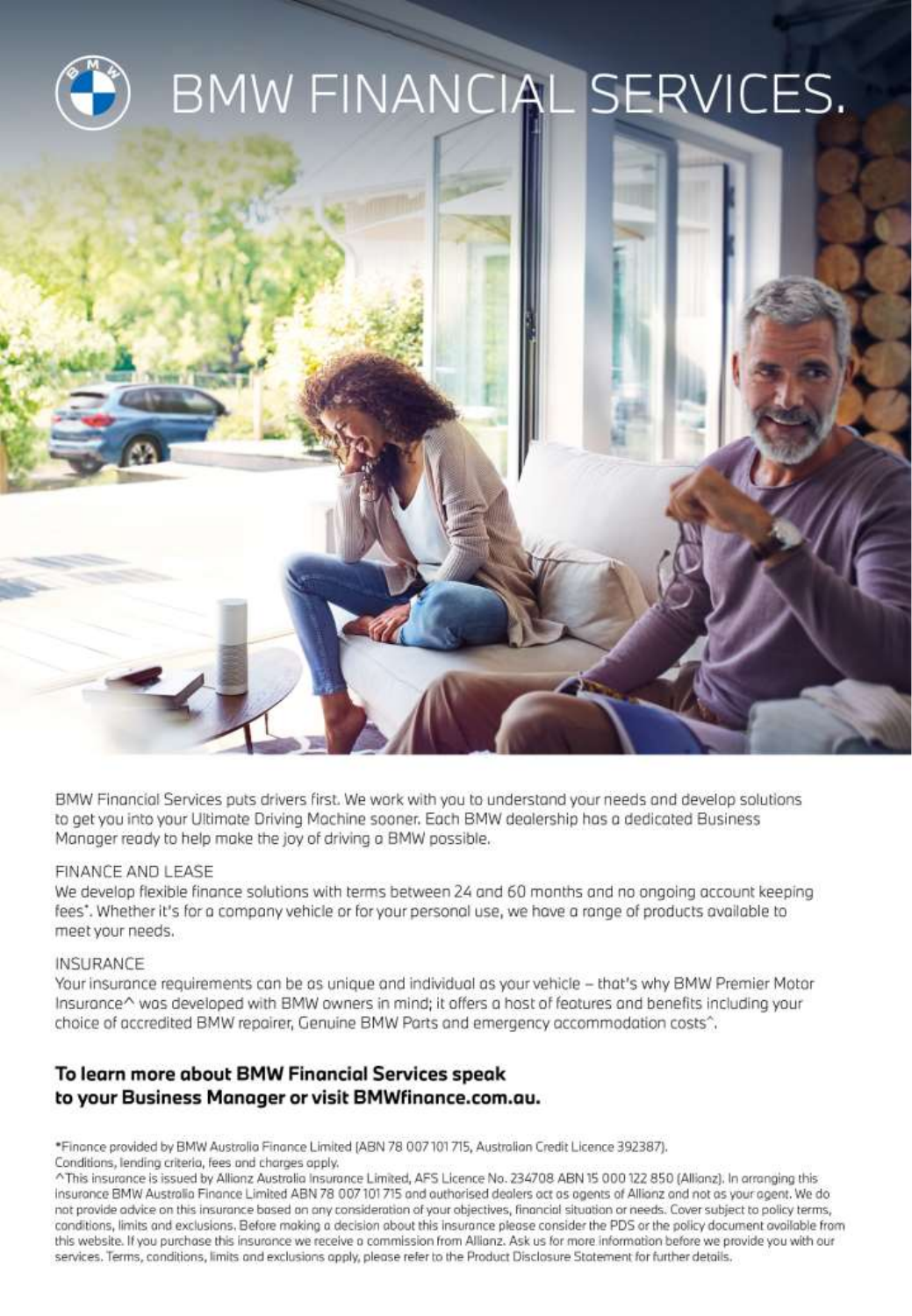

If you've ever wondered why a BMW is the Ultimate Driving Machine, a BMW Driving Experience course is for you.

If you've ever wondered what an Ultimate Driving Machine is capable of, this is the Ultimate test-drive.

BMW Driving Experience was introduced in 1977, the first of its kind initiated by an automotive manufacturer to improve the skills, reactions and awareness of drivers.

Today more than ever, the program offers drivers a positive, exhilarating experience, along with an excellent education and an enthralling opportunity to accelerate their driving abilities. This is all canducted behind the wheel of a dynamic range of Ultimate Driving Machines.

# 1. BMW COMPACT<br>DRIVING EXPERIENCE

A half day taster of the BMW Driving Experience courses.

## . BMW ADVANCE1 DRIVING EXPERIENCE

An exciting introduction into performance driving, the one day course simulates unforeseen oversteer & understeer experiences, ideal driving lines and emergency braking.

## **BMW ADVANCE 2** DRIVING EXPERIENCE

After completing our Advance 1 course, drivers can take their skills to another level with this high-performance course designed to test their ability to the fullest.

The aim of the program is to enhance each participant's driving ability by developing attitudes and skills through a structured sequence of courses. Each course takes participants through an increasingly challenging mix of low and high speed driving exercises, that help them respond effectively in emergency situations and become progressively more confident, safe and enthusiastic drivers.

BMW Driving Experience offers a range of courses which are conducted at Australia's leading facilities, including the world renowned Phillip Island Grand Prix Circuit. All BMW Driving Experience courses are supervised by highly-trained instructors.

## To find out more about BMW Driving Experience courses and dates, please call 1800 000 269 or visit www.bmwdrivingexperience.com.au